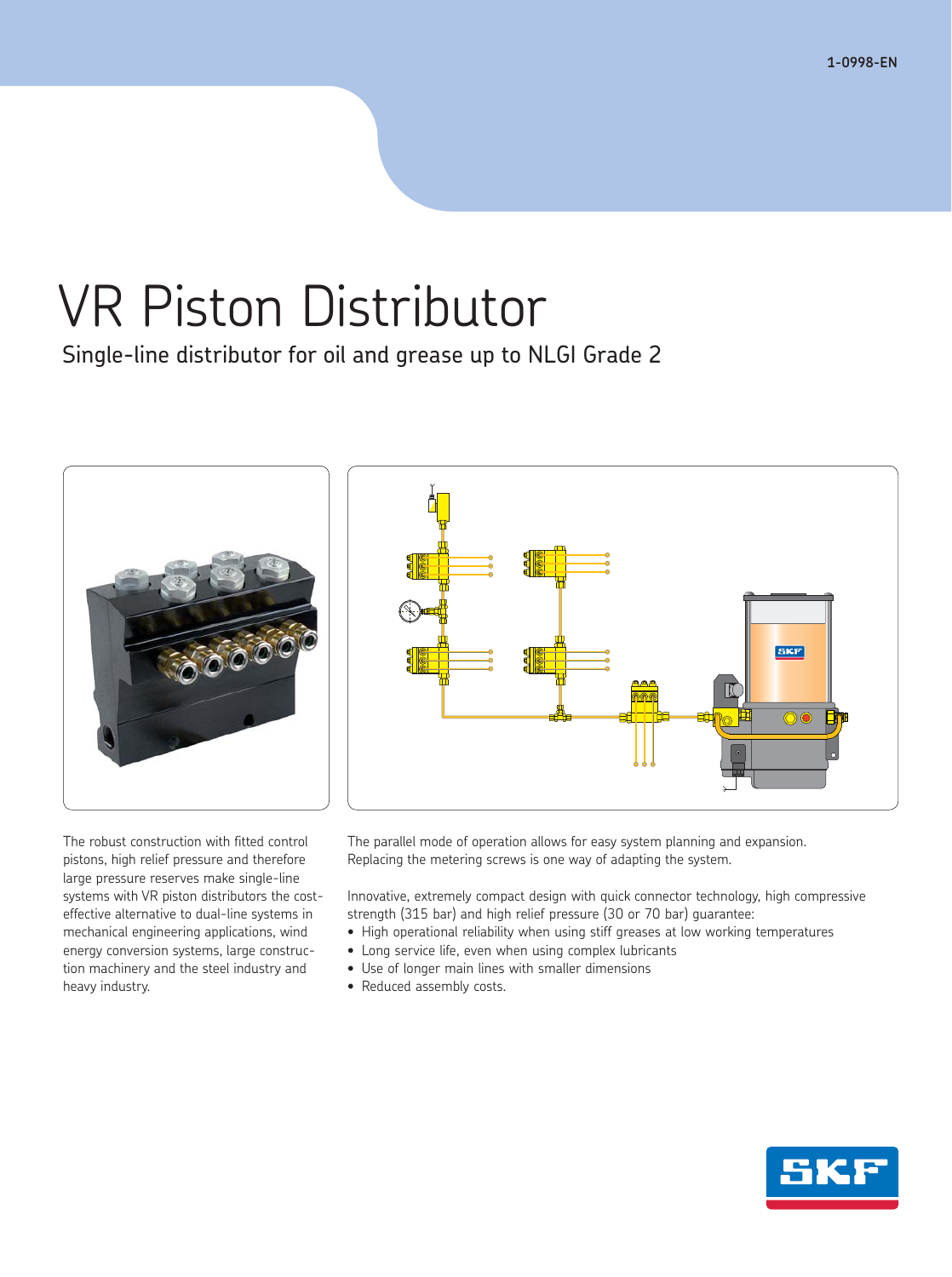Innovative design allows metering to be precisely adjusted to the actual lubricant requirement.



A very wide range of delivery volumes can be provided by selecting the appropriate metering screws. Larger metering quantities increase the service life of all system components and allow for exceptionally lowimpact grease delivery.

The high absolute pressure level and high minimum required relief pressure allow the lubrication systems to be used even at especially low temperatures over long lines or with minimal cross sections.

Pins show the actual delivery of grease; their movement is directly coupled to the delivery stroke. This lets the operator immediately and reliably recognize how grease distribution is functioning for each individual lubrication point.

 *Operating pressure from the pump unit Internal pressure Relief pressure*

The distributor is extremely compact thanks to the V-shaped layout of metering units. This makes it suitable for installation even where space is limited.

The distributor can be expanded with the following options:

- Variable number of outlets
- Metering sizes from 0.1 to 1.3  $cm<sup>3</sup>$
- Optical monitoring
- Dispatch with plug-in connector or straight male connector



*Pressure builds up in the main line: Control piston opens inlet to lower piston chamber.*



*line: The metering volume is expelled and the lower piston chamber is filled.*





*Pressure relief in the main line: Control piston returns to the normal position and connects the lower piston chamber with the upper piston chamber. The piston moves lubricant from the lower to the upper piston chamber.*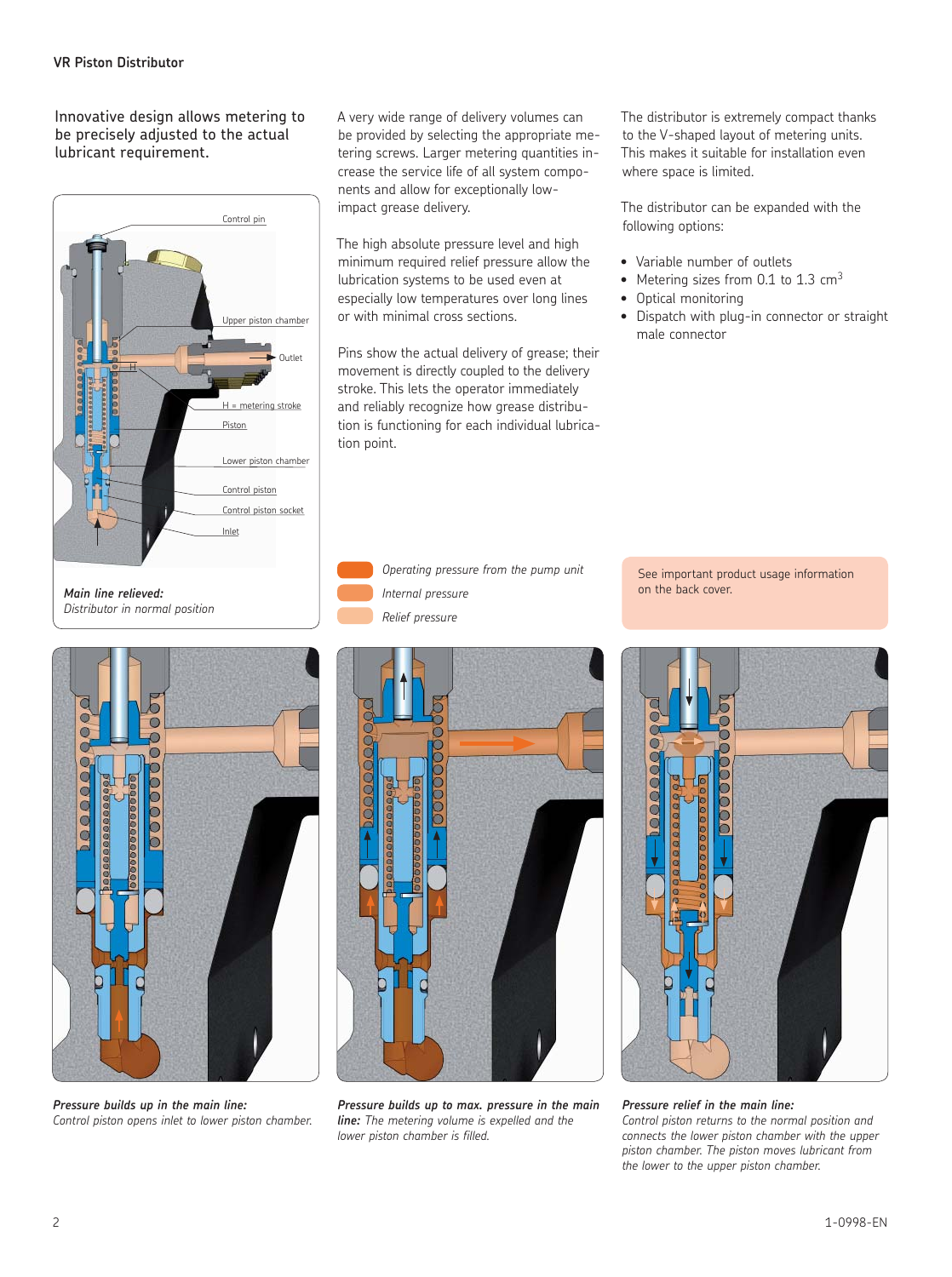## **Technical Data**

| Metering:<br>0.1: 0.2: 0.4: 0.6: 0.8: 1.0: 1.3 $cm3$                                                                                                             |
|------------------------------------------------------------------------------------------------------------------------------------------------------------------|
| Operating pressure, min.:<br>110 bar at 30 bar relief pressure 1)<br>150 bar at 70 bar relief pressure $1)$                                                      |
| Operating pressure, max.: 315 bar                                                                                                                                |
| Operating temperature: $-20$ to +80 °C                                                                                                                           |
| Monitoring: Visual stroke monitoring<br>Lubricant: Oil or grease up to NLGI Grade 2<br>Materials:                                                                |
| Distributor body Aluminum anodized<br>Metering nipple Aluminum anodized<br>Display pin Stainless steel<br>Internal metering components Steel<br>Gaskets<br>. FPM |

*1) The relief pressure is defined by the spring pressure of the control piston:* 

*Low lubricant flow pressure at low operating temperature, short main line or large internal diameter = 30 bar relief pressure*

*High lubricant flow pressure at low operating tem-perature, long main line or small internal diameter = 70 bar relief pressure*





1) dimension A and B see table 1<br>2) quick connector for tube-ø 6 G <sup>1</sup>/s (standard)<br>3) form X according to DIN3852-2

*4*) total height at extended control pin<br>The stroke of the control pin correspond to the stroke of the mounted piston

| <b>Dimensions</b> |    |                  |    |    |     |     |     |     |     |     |     |     |  |
|-------------------|----|------------------|----|----|-----|-----|-----|-----|-----|-----|-----|-----|--|
| Number of outlets | 01 | 02               | 03 | 04 | 05  | 06  | 07  | 08  | 09  | 10  | 11  | 12  |  |
| Dim. A [mm]       |    | 1 bore on center | 32 | 50 | 50  | 50  | 50  | 50  | 50  | 50  | 50  | 50  |  |
| Dim. B [mm]       | 42 | 57               | 72 | 87 | 102 | 117 | 132 | 147 | 162 | 177 | 192 | 207 |  |